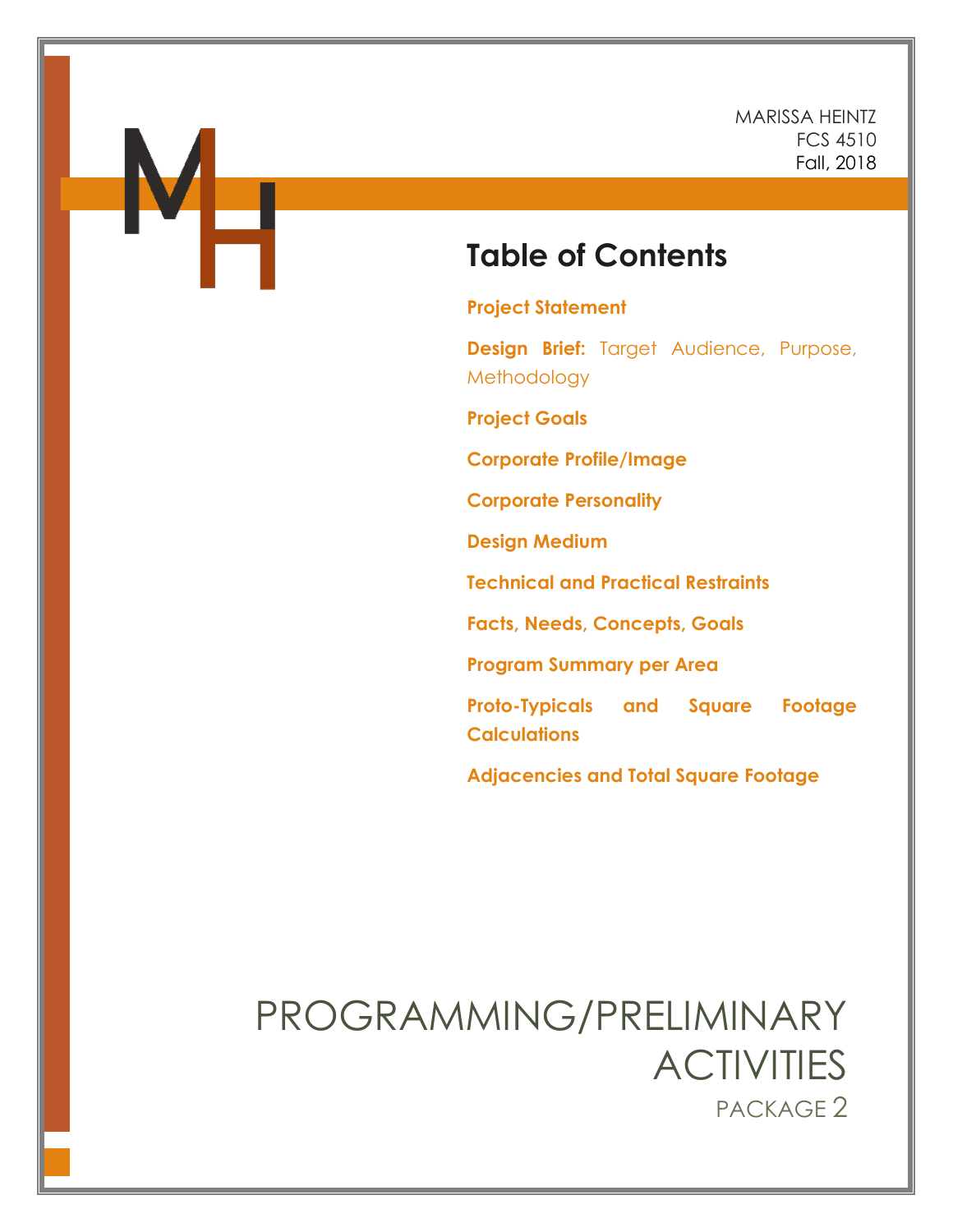#### **Project Statement:**

This community center is designed to provide training to develop life skills, parenting skills, rehabilitation and therapy for birthparents of children within the foster care program. The most common risk factors of abuse have been identified as substance abuse, mental illness, domestic violence, child conduct problems and poverty. Consequently, this center will focus on providing solutions to help the parents overcome these issues. This in itself is not necessarily a new idea, this facility differs however in the fact that it also provides modular housing. The majority of the families that have to send their kids into the foster care system are of low socioeconomic status and cannot provide the basic needs for their family. By providing a facility that meets their basic needs and supports them in developing life skills, reuniting families and getting them back on their feet is much more likely. Even though it is truly up to each individual parent to choose to be a suitable parent, it makes it a lot more difficult if they do not have the resources to do so. For this reason, this project explores the possibilities of reuniting families by providing the proper facilities and training to do so. The goal is to create a space that can best support both birthparents and foster care parents to create a great family unit. This project works to understand how a facility can work to reunite families and improve the foster care system.

# **Design Brief:** Target Audience, Purpose, Methodology

#### **Target Audience:**

This facility targets struggling parents on the brink of having to put their child in the foster care system. It also facilitates foster parents and those that would like to adopt. This means the users of this community center will include both parents, children, counselors, teachers, medical professionals, cleaning staff, and managers of the facility.

Any family could be at risk for child abuse or neglect, however it is more commonly found in families of low socioeconomic status. Risk factors for child abuse and neglect include domestic violence, alcohol and drug abuse, mental illness, lack of parenting skills, stress and lack of support. Therefore the target market specifically includes parents who are struggling financially, those with mental illness, those who lack support, and those who are abusing drugs and alcohol.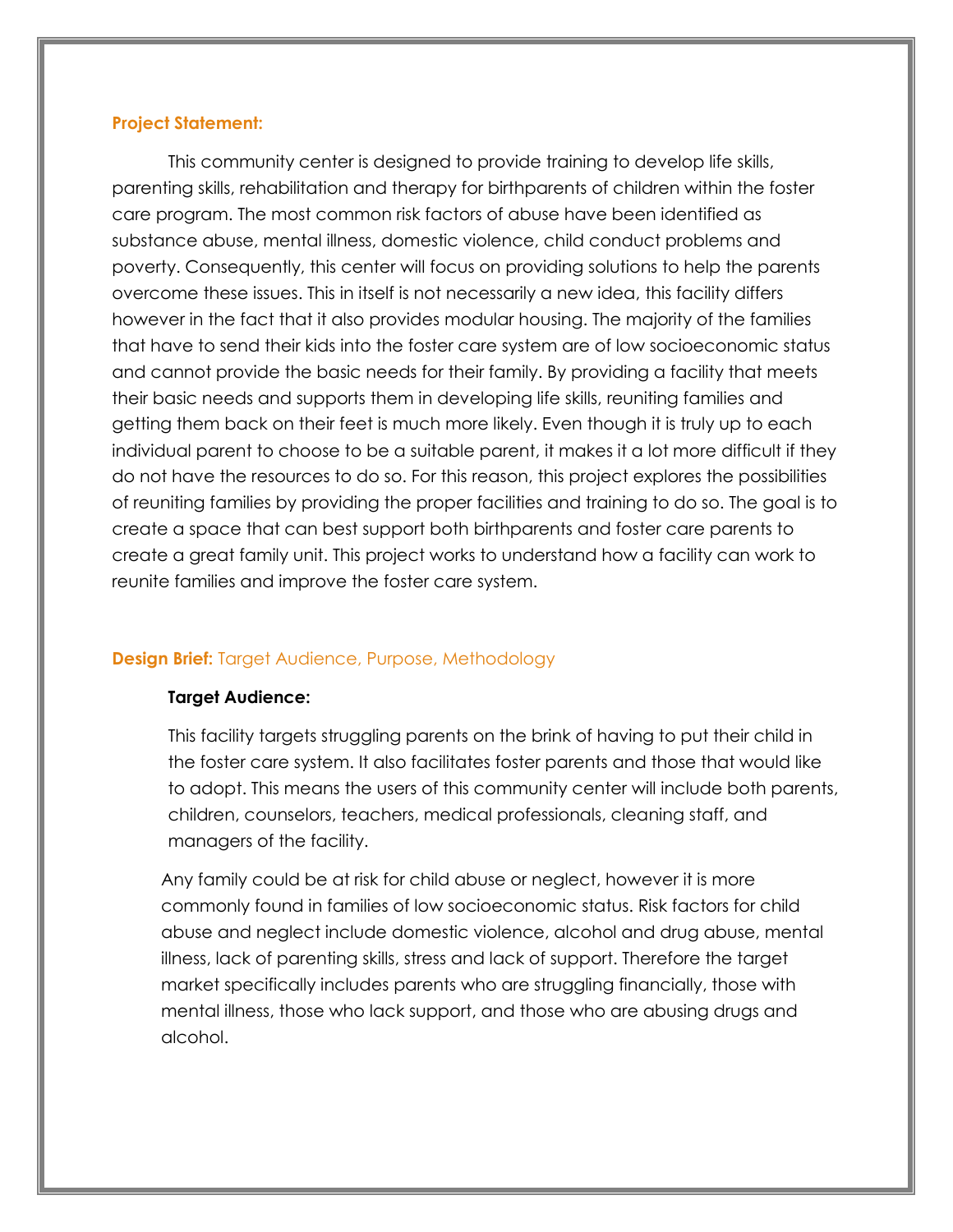**Purpose:** To unite and support families who are struggling by providing them with the resources they need to get back on their feet.

**Methodology:** In order to unite families, the center will have multiple functions. These include: counseling, learning facility, medical facility, rehabilitation center and housing. To provide counseling and rehabilitation, the building needs to have the abilities to have private conversations. To be able to function as a learning facility, collaboration and open environments should be encouraged. The center also needs to allow kids room to play and grow. In order to reconnect families, they also need to have an area to grow together independently as a family. Therefore the facility will also function as a housing facility so families can live together on their own.

## **Project Goals**



As stated earlier, the purpose of this facility is to train families to be able to work together better as a family unit. The goal is to prevent separating parents from their children, but more importantly, do what is in the best interest of the children and find them a supportive home.

When evaluating the goals and objectives of the facility it is important to determine between wants and needs. Of course ideally, every client is going to want it all, including what they cannot afford. Therefore it is important to evaluation what their priorities are. Just like in every project, the client has to choose between three main things: time, budget and quality. If quality is important yet they want it done quickly, this means it is going to be more costly. However if they choose less time as well as an affordable budget, the quality will not be as good. In this particular instance, quality is the most important. This is because the quality of the environment and products will most directly affect the goals of the facility. The goals include supporting families and individuals and the quality of the design and furniture will show them they are cared for and the space will be able to last longer. The next priority is budget. Although it is still important to spend enough money to meet the needs of the clients as well as provide quality products, it is also important to be financially conscious. The facility could become an expensive one to run as it is providing a wide variety of services to a market that will not be able to pay for them. Therefore it would most likely be run through donations and fundraisers and therefore frugal decisions should be made. Overall, providing these facilities for the users are also more important than the design, meaning more money should be spent in that area.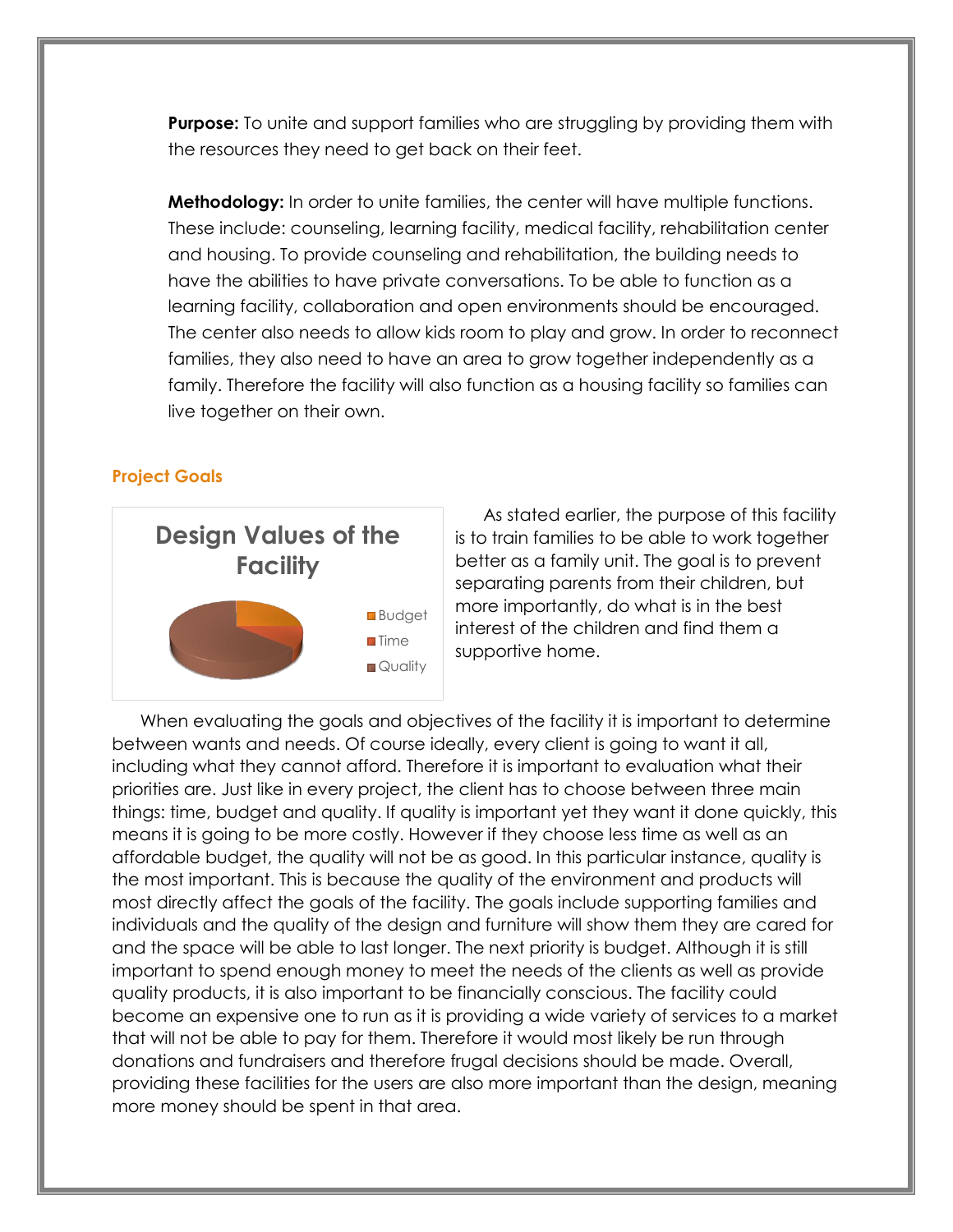**Corporate Profile/Image:** The culture should be one that emphasizes community and support. The center should value the importance of family and working together to solve the problems of life.







**Corporate Personality:** The personality of the community center should be one that is welcoming and friendly. Since the goal is uniting families, the people there should respect and treat each other as a family does. The atmosphere should be one that is non-judgmental, welcoming everyone with open arms. Support, discipline and growth are another big part of this center's personality. Sometimes in order to help someone, you have to tell them things that they do not want to hear, however hard truth is needed in order to grow and change.

**Design Medium:** This design facility will include a variety of materials. The important thing is that these materials support the users in the environment. Clean ability and durability should be considerations as the materials need to stand up to a lot of use. The colors used in the space should also keep in mind the purpose of each space. In the training areas colors that are midrange in saturation and brightness are most effective. Red however, hinders the ability to learn new material or use information that we have already learned. Highly saturated and bright colors can still be used effectively in play areas, the fitness center, hallways, and other circulation areas where stimulation is more appropriate. There are also inappropriate uses for cooler calming colors such as blue tones in a cafeteria as they suppress the appetite while warm colors stimulate the appetite. Another effective way to create an appropriately energizing environment is through a moderate variety in the different textures, shapes and types of symmetry used. However if there is too much variety and the environment is highly complex, this can be particularly challenging for young children.

#### **Technical and Practical Restraints**

Some technical and practical restraints for this facility include clean ability and hygiene, being aware of the many different mental states of the users there, maintaining security and various adjacency issues that it might have. Being extremely flexible is also highly important for this facility. For example, it will be hard to predict the amount of families staying in the facility at any time as well as the size of each family. Being able to provide for as many people as possible while still creating a more personalized environment for each family could become a potential challenge. Furthermore, similar facilities are often non-profit organizations leaving little funding to spend on design.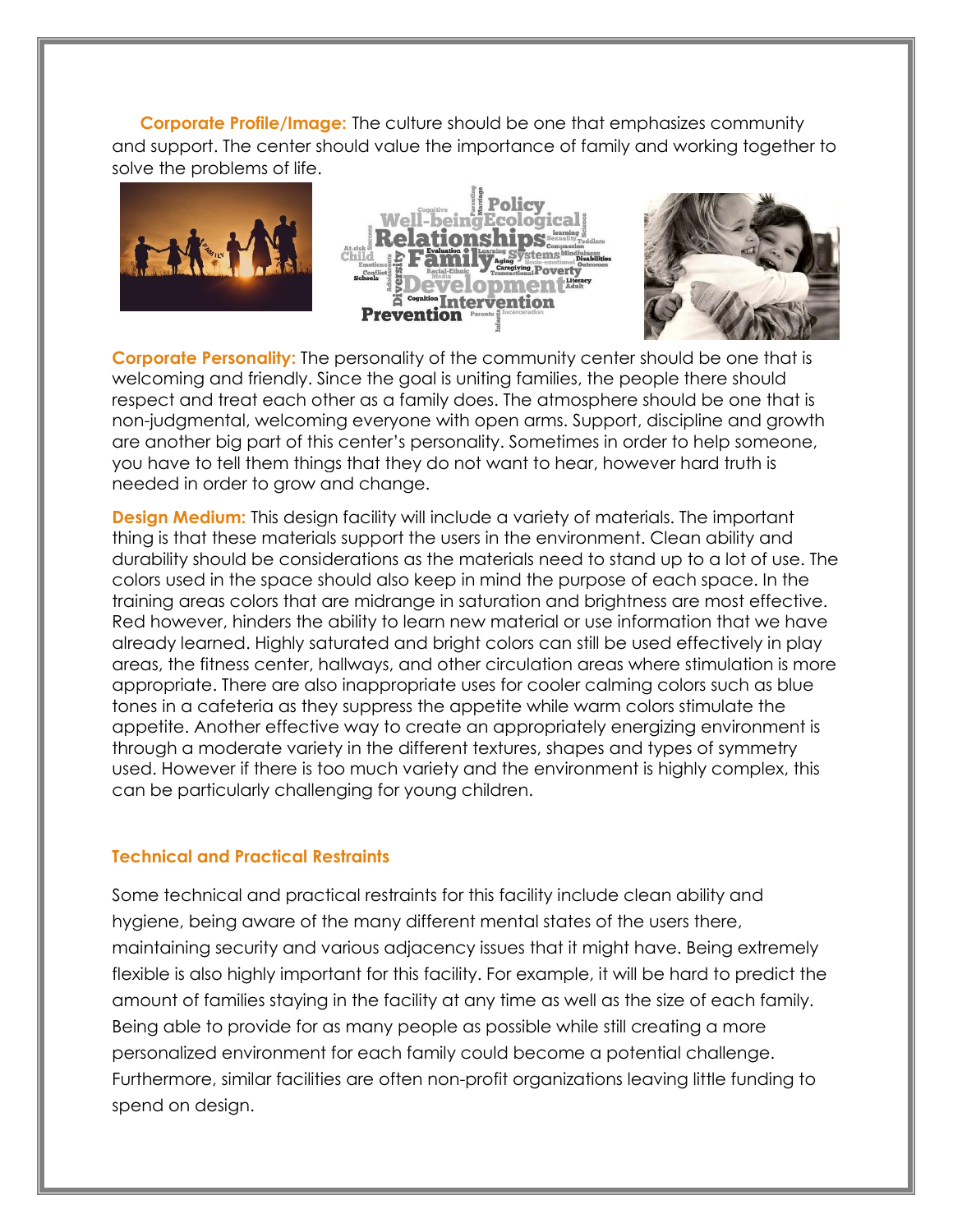#### **Facts, Needs, Concepts, Goals**

## **Facts**

Current facilities similar to this one are lacking in one area or another. In other words, they might provide counseling and rehabilitation services for those parents struggling with mental health or addiction but they fail to help them with their basic needs or help them find a job. Many current facilities also lack things such as child care making it difficult for their parents to both find and maintain a job.

Existing facilities are usually not designed well either. This is because their funding is either dependent either on donations or the government and this money goes directly into serving the community. For example, the Kalamazoo Gospel Mission that is a homeless shelter provided as many beds as possible, however the building was very stale and bleak. Bunk beds were lined up as closely as possible, giving it an institutional feel. Walls, beds and floors were neutral and lacking in interest and color. Natural light and proper lighting was lacking in a lot of areas to create a dreary feel. Privacy is also another huge issue. No one has the space or ability to personalize where they are staying even if they end up staying there for months to years. Privacy is actually part of our basic needs and when that need is not being met, it affects us negatively. Other mental health facilities struggle with similar design issues. They are often bland or cramped not serving the users well or creating the calming, soothing environment that they need.

The facts also show that a lot of the reasons for placement into the foster care system could be prevented. Studies also show that children do the best when they are raised by their biological parents. Unfortunately, there are still people who take advantage of systems that were created to help them and are still unsuitable parents. However research also shows that foster parents lack support as well. Therefore, this

# **Determining Needs**

As stated earlier, it is essential to determine what the needs of the client are versus their wants. The following exercise lists each need in order from most important to least important.

- 1. Training/Learning Area
- 2. Health Care Services/Counseling
- 3. Bathroom Facilities
- 4. Sleeping Area/Bedroom
- 5. Dining Facilities
- 6. Kitchen
- 7. Day Care
- 8. General Living Area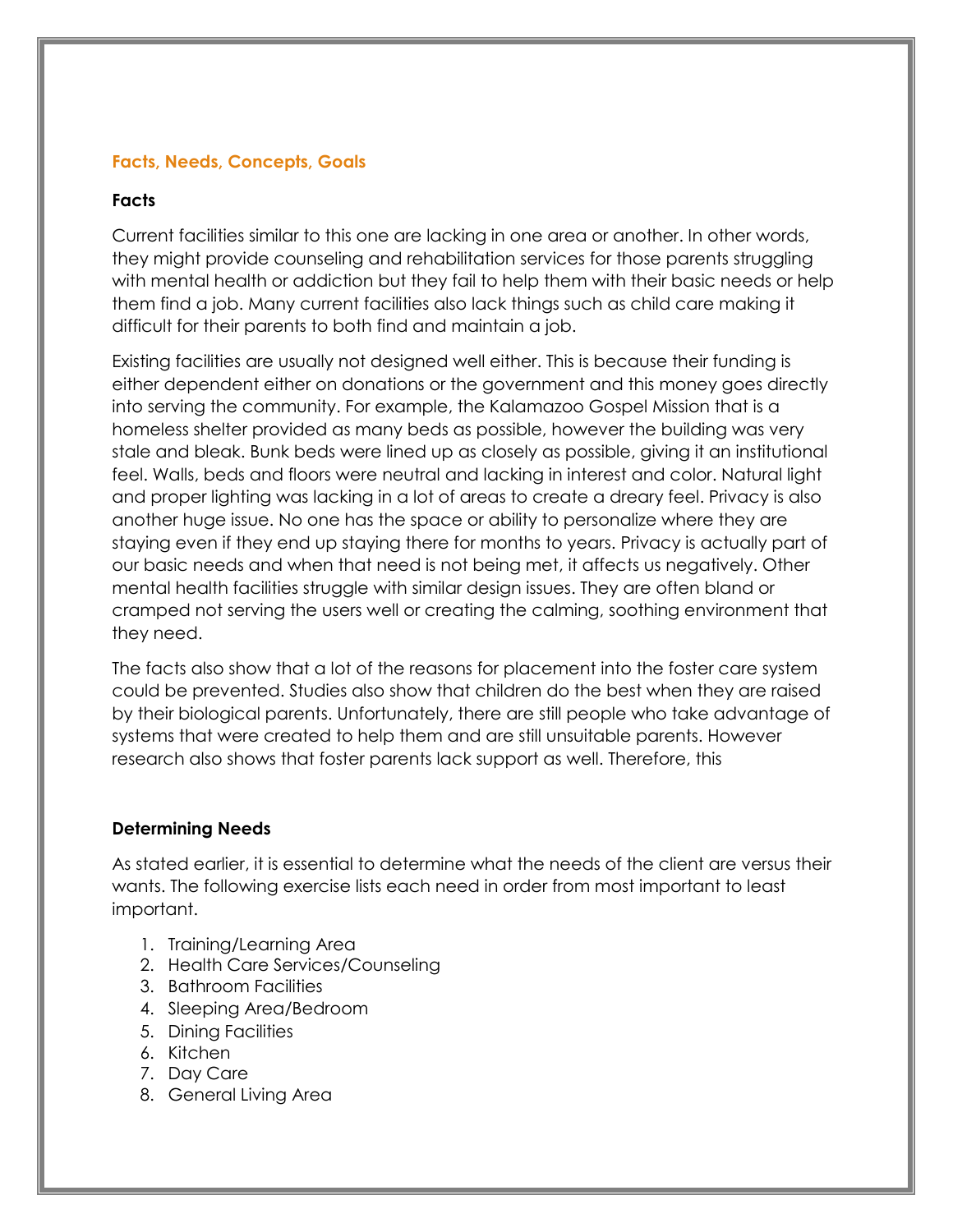- 9. Workroom/Education/Library
- 10. Laundry
- 11. Fitness Center
- 12. Recreation

In order to achieve the facilities goal, it is essential to provide the proper facilities to train families to be able to work together better as a family such as a learning, and training area. In order to most effectively do so, the users basic needs also need to be met. Therefore health care services, bathroom facilities, sleeping areas, kitchen, dining area the next most important needs. A day care would also be super helpful in order for parents to be able to work themselves or go through the interview process, however meeting the basic needs and training parents is of higher priority. Having space a space that is encouraging of work and learning would also be ideal, however it is not a necessity. Furthermore, a fitness center and recreation area would create a more positive environment and give the individuals more of an opportunity to enjoy themselves, however it does not directly work to meet the goals of the facility.

Furthermore, an open plan will also be a need to enhance the community aspect and developing relationships as well as providing training for large groups. However more private areas for counseling and health care will also be essential. These private areas should be on opposite ends of the open public areas, transitioning from public to private. The fitness center and recreation area should be separated distinctively from quieter areas such as workrooms, educational areas and bedrooms. The kitchen should be adjacent to the dining facilities and fairly close to the general living area. The living facilities and bedrooms should be separated from the public community center. The living facilities should be private and allow families to be independent and make their own decisions while still having support. The living facilities should be homelike and allow the families to learn how to live independently. Therefore, a basic home layout with a small kitchen, dining area and living area along with bedrooms should be incorporated. The day care should be adjacent to the recreation or playroom as well as the library so they can learn and play. Within the library or learning center, both private areas for studying and reading should be accommodated along with areas to study with someone or for a parent to read with a child. Lighting should be consistent and adequate, with more interesting and stimulating lighting fixtures in open areas and more practical ones in private ones, with the ability to dim. Attention to acoustics should be made to allow for both honest conversations to occur with a counselor or medical profession, and good discussions with a neighbor in the public areas without it being too loud.

#### **Concepts**

Want to communicate to the users the story of life and family. The space should reflect its goals of unity. Creating spaces and opportunities for personalization should be emphasized while still encouraging community and working together. Visual and acoustic privacy should be emphasized privatized areas.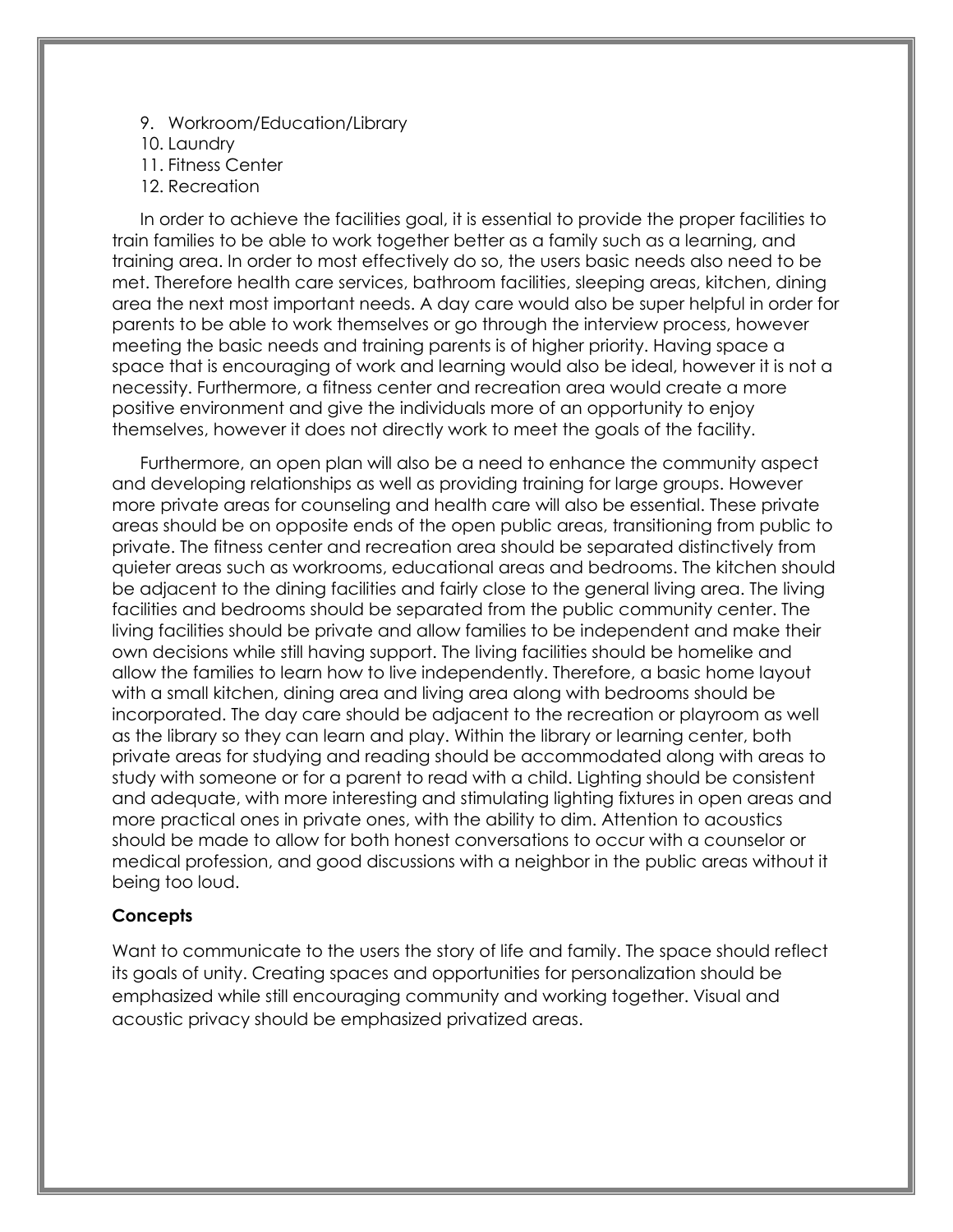#### **Goals**

The design of this facility should help promote the center's goals. The goal is to unite and support families who are struggling by providing them with the resources they need to get back on their feet. In order to support that through design, the space should be motivational. Certain areas such as recreational areas, play areas and the fitness center should be stimulating while counseling and educational areas should be soothing and calming. Bringing in natural elements to help create a supportive and healthy atmosphere is also important to achieve the facilities goals.

#### **Program Summary Per Area**

- **Storage Requirements:** Storage will be needed for families and their belongings including clothing and personal items. Storage for medical supplies, learning materials and food will also be required.
- **Amenity and Support Functions**
	- o **Laundry**: An area should be set aside for users to do their own laundry. This could be included in the housing units or a public facility in the community center. Adequate space for a washer and dryer is needed.

Special Needs/Equipment:

-1 Washer per Housing Unit

- -1 Dryer per Housing Unit
- o **Fitness Center**: Since the community center also is acting as a temporary home, providing a place for them to exercise and destress is desirable. The space should include a variety of exercise equipment from elliptical, treadmills, free weights, bench presses, bicycles and more. Suitable space for stretching, yoga and lifting dumbbells should also be provided. The fitness center should be big enough for around 30 to 50 people at a time.

o

Special Needs/Equipment:

- -3 ellipticals - 4 treadmills
- -6 bench presses -Workout mats

-Free weights -Men's locker room -Women's locker room

o **Child Care**: In order for their parents to be able to have time to get and have a job, child care should also be offered. Space for napping, eating, and playing should be available. Areas should be distinguished by the age of the children so that newborns get the best care for their age, and toddlers for theirs. The day care is aimed at children who are not old enough to be in school so those three and younger.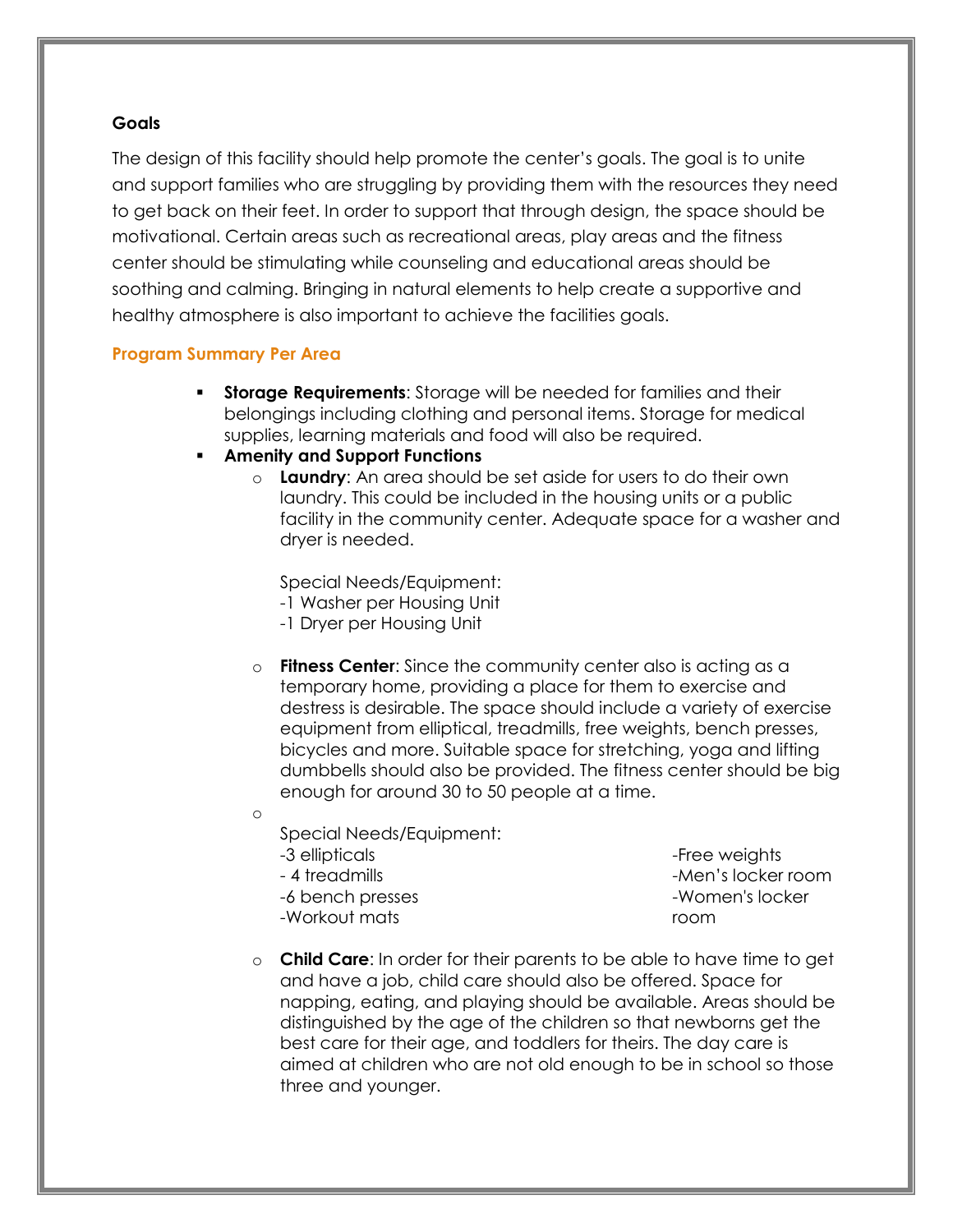Special Needs/Equipment: - 10 Napping mats -9 Cribs -Changing station -Breakroom -Dining tables for around 20 people -Toys and Storage

**Lactation Room:** The facility will provide for a variety of ages of children, including babies. Therefore, space for mothers to be able to feed their children privately should be accommodated for. This might include storage and comfortable seating.

Special Needs/ Equipment: -2/3 comfortable chairs -Changing station

o **Dining Facilities**: A large dining area will need to accommodate all the users of the space, including the children living there, their caregivers, the parents going through training, as well as the trainees or educators. Table groupings should be easily moveable so that flexible seating arrangements for different size groups can be accommodated for.

Special Needs/Equipment: -Dining tables to fit 100 people -Serving counter/station

**Kitchen**: A large kitchen will also be needed in order to cook for the occupants. It is important that the children and parents are learning life skills. As such the kitchen should be designed so that it can be used as a learning opportunity to teach them how to cook, bake and clean so that they can support themselves later on in life.

Special Needs/Equipment: -Large refrigerators -Commercial ovens -Counter space -Wash sinks -Dishwashers -Microwaves -Storage

**Sleeping Area/Bedroom**: Each family should have a space that they are able to make their own. This space could be further divided so that each child has their own bedroom. It could also be designed in a more open concept they allows for flexibility with the changing number of family sizes, but is still able to be individualized.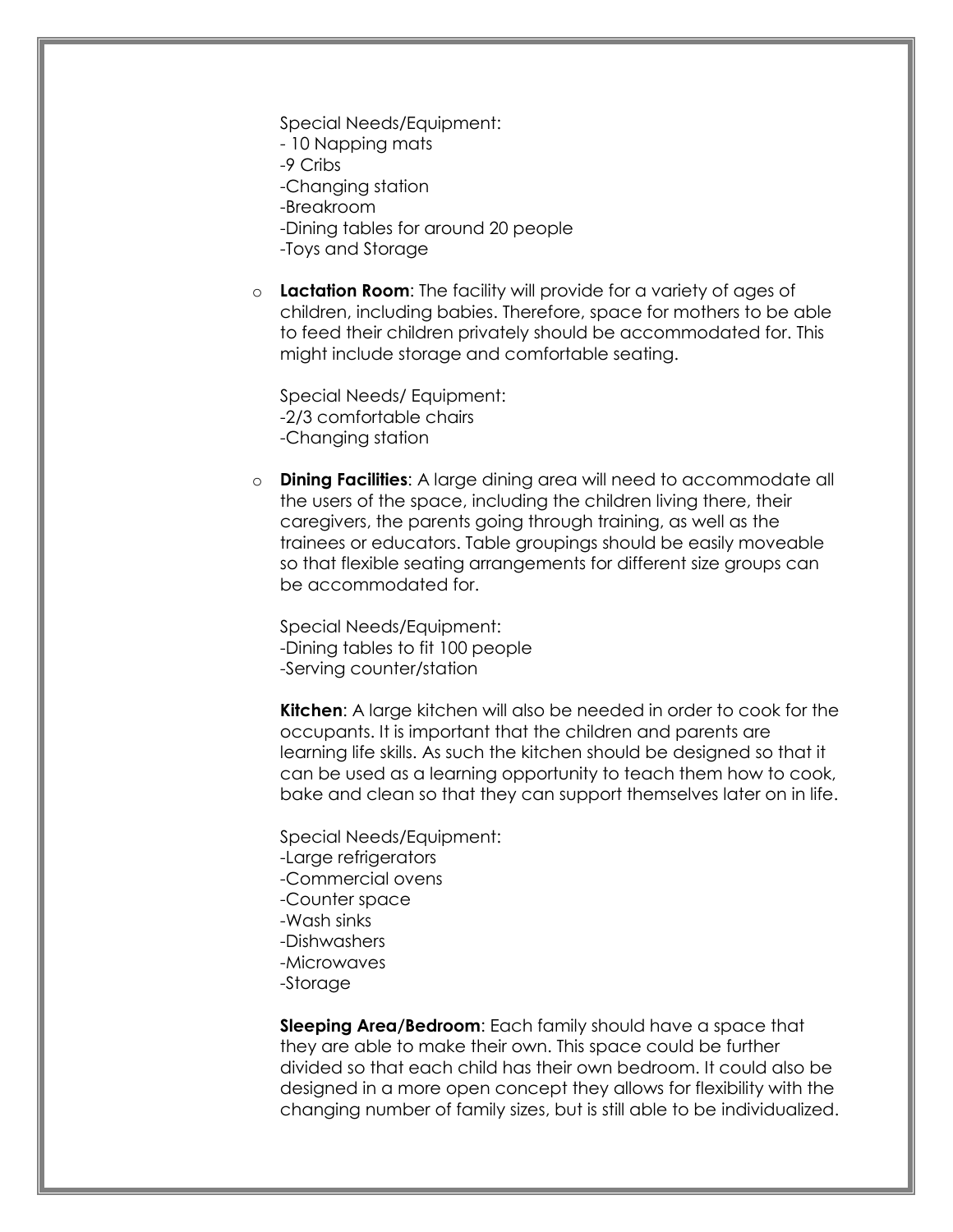Having one's own space is important for development and growth and becoming their own individual.

Special Needs/Equipment: -1 Bed per individual -Nightstand -Dresser or Closet

**Bathroom Facilities**: Wheelchair accessible toilet rooms should be provided for both private and public areas so that all users have access to these facilities. General public toilet rooms should be developed in the community center. Private bathrooms with showering amenities should be included for those families living there.

Special Needs/Equipment:

- -4-6 toilets per toilet room
- -3-4 sinks per toilet room
- -2-3 hand dryers per toilet room
- -1 toilet paper dispenser for each toilet
- -1 sanitary dispenser for each toilet (Women's)

**Workroom/Education/Library**: A space that is supportive of learning and work will be important both for the children as well as the adults. This could be accommodated by designing an area to do homework and learn within each housing unit, or by creating a bigger common space designed for learning. This space could also include a library or other resources that would be supportive of education.

Special Needs/Equipment: -70 lateral feet of bookshelves -8-10 comfortable reading chairs -4 individual studying areas -4 group studying areas

**Health Care Services**: An area should be designed to accommodate both the caregivers and children's health needs. This could just be a small office for general checkups or range to a bigger space to provide more healthcare options.

Special Needs/Equipment:

- -1 examination bed per exam room
- -1 sink per exam room

-Cabinets/storage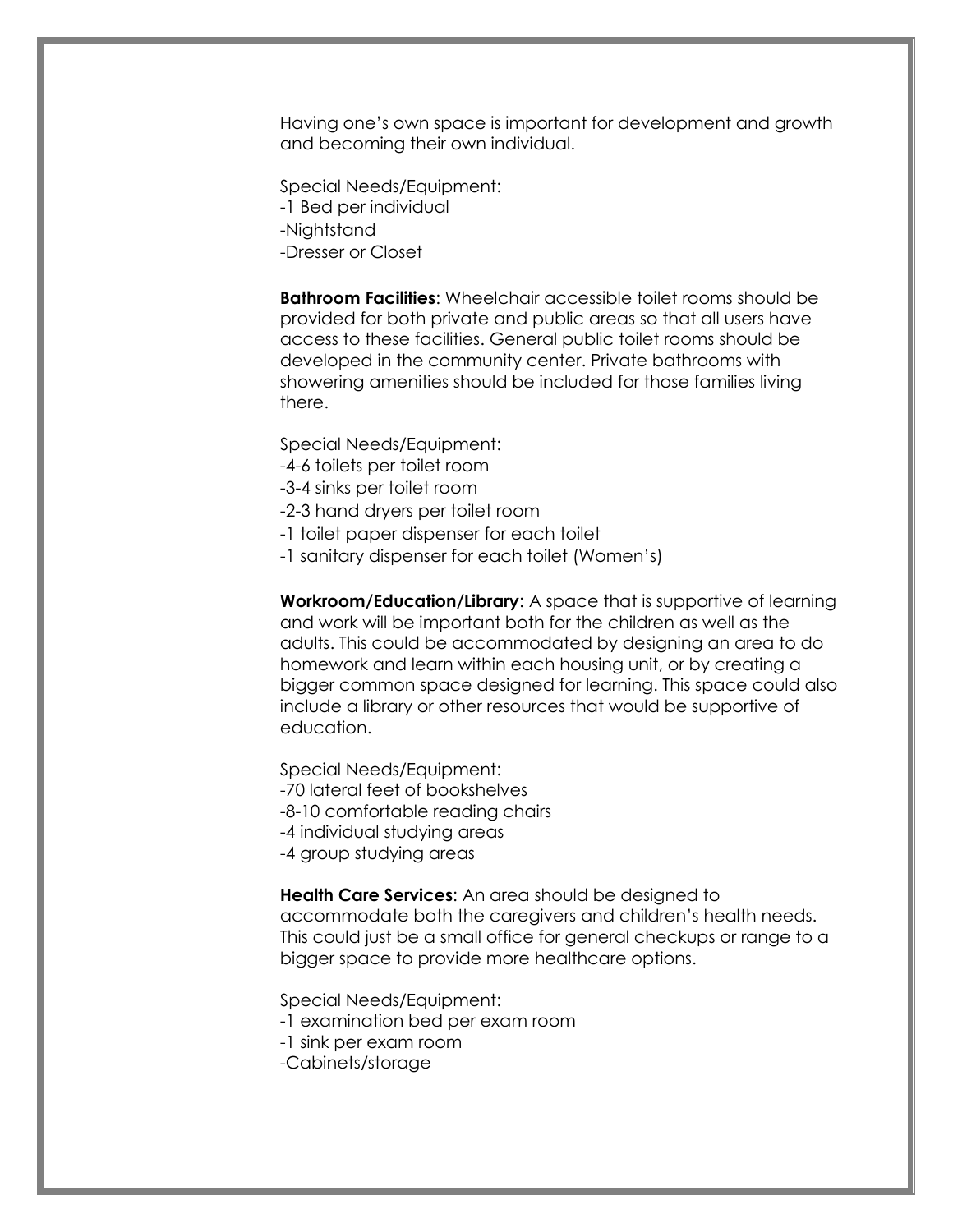**Recreation:** Setting aside a space for recreation and free time is extremely important. Both children and adults need a space to play and use their creativity. This space could range from one large space with different groupings of activities such as a craft area, a sports area, a quiet area and so on. It also could take the shape of multiple areas and or rooms to accommodate different activities throughout the entirety of the building. Most importantly, room for flexibility and change is important.

Special Needs/Equipment: -Storage for craft supplies or sports equipment -Tables

**General Living Area**: General living areas should be included in the building to create a space were the users can relax and feel at home. The living area should include general seating, and storage to support activities such as board games, watching television and general communication to help support the goal of community.

Special Needs/Equipment: -Lounge seating for 15-20 people -Tables for 15-20 people -Storage for board games -2-4 televisions

**Training/Learning Area**: This area should be designed to train both those who want to become foster care parents so they are best suited for the job as well as train those who are already parents, yet they may be lacking in skills or resources to be the best parent. Both would need a space to accommodate learning and hands on activities. For foster care parents it might look like more of a traditional classroom setting. While the struggling parents needs may range from learning how to overcome an addiction, to building a better resume so that they can get a better job and provide for their kids. Therefore, the space will need to be flexible in order to train for multiple situations.

Special Needs/Equipment: -Whiteboard -Desks or tables to accommodate 25-30 people -Storage for equipment